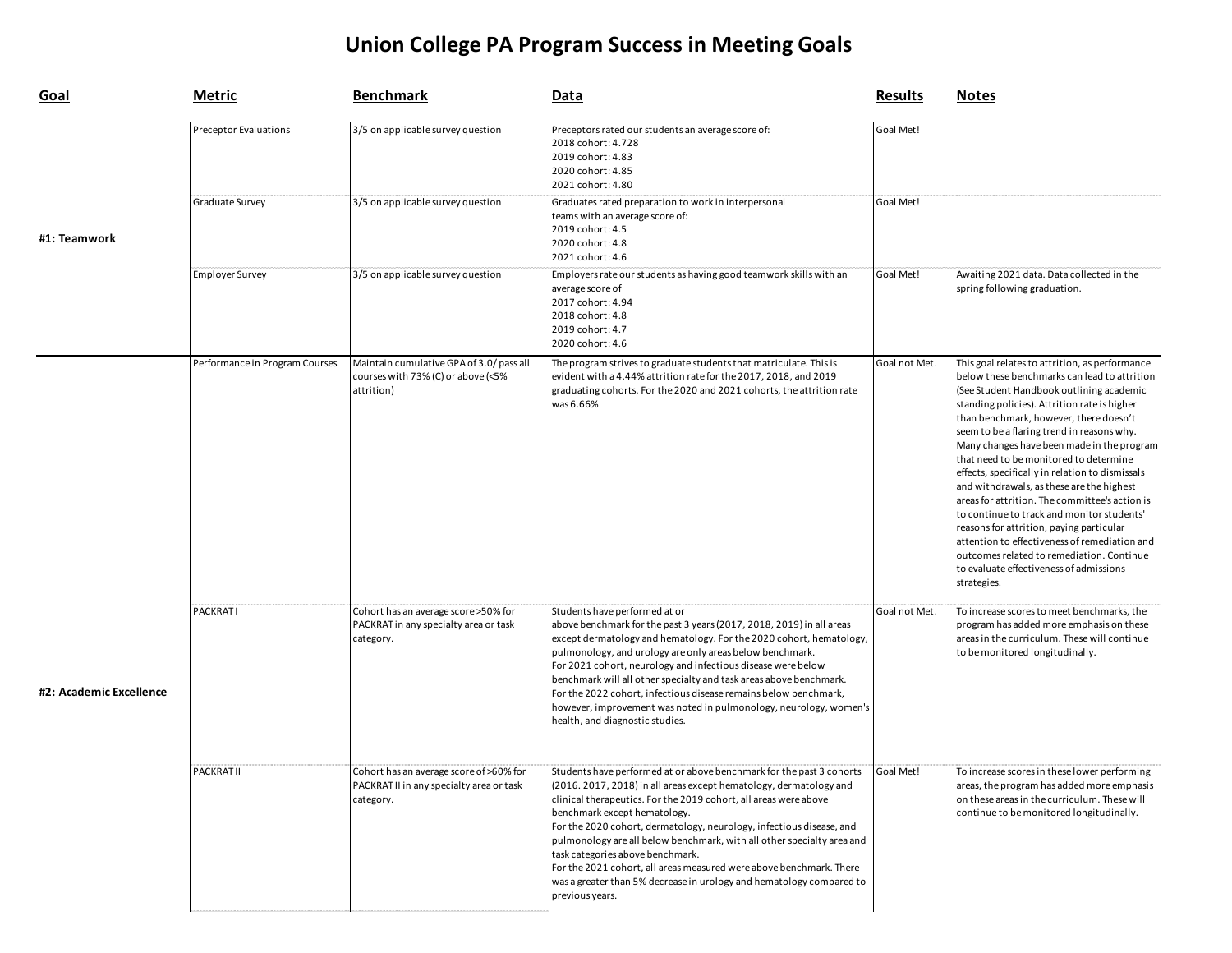| <b>PANCE Performance</b><br>Summative Exam | >85% first-time pass rate | First-time pass rates for the past 3 cohorts are as follow:<br>2019:89%<br>2020:97%<br>2021:97%<br>2018 cohort had a 100% pass rate.<br>2019 cohort had a 100% pass rate.                                                                                                                                                                                                                                                                                                                                                                                                        | Goal Met!<br>Goal Met!            |                                                                                                                                                                                                                                                                                                                                                                                                                                                                                                                                                                                                                                                                                                                                                                                |
|--------------------------------------------|---------------------------|----------------------------------------------------------------------------------------------------------------------------------------------------------------------------------------------------------------------------------------------------------------------------------------------------------------------------------------------------------------------------------------------------------------------------------------------------------------------------------------------------------------------------------------------------------------------------------|-----------------------------------|--------------------------------------------------------------------------------------------------------------------------------------------------------------------------------------------------------------------------------------------------------------------------------------------------------------------------------------------------------------------------------------------------------------------------------------------------------------------------------------------------------------------------------------------------------------------------------------------------------------------------------------------------------------------------------------------------------------------------------------------------------------------------------|
| Performance in Program Courses             |                           | 2021 cohort had a 100% pass rate.<br>The program strives to graduate students that matriculate. This is<br>evident with a 4.44% attrition rate for the 2017, 2018, and 2019<br>graduating cohorts. For the 2020 and 2021 cohorts, the attrition rate<br>was 6.66%                                                                                                                                                                                                                                                                                                                | Goal not Met.                     | This goal relates to attrition, as performance<br>below these benchmarks can lead to attrition<br>(See Student Handbook outlining academic<br>standing policies). Attrition rate is higher<br>than benchmark, however, there doesn't<br>seem to be a flaring trend in reasons why.<br>Many changes have been made in the program<br>that need to be monitored to determine<br>effects, specifically in relation to dismissals<br>and withdrawals, as these are the highest<br>areas for attrition. The committee's action is<br>to continue to track and monitor students'<br>reasons for attrition, paying particular<br>attention to effectiveness of remediation and<br>outcomes related to remediation. Continue<br>to evaluate effectiveness of admissions<br>strategies. |
| Preceptor Evaluations                      |                           | Preceptor average ratings:<br>2018 cohort=4.496<br>2019 cohort = $4.44$<br>2020 $\text{cohort} = 4.48$<br>$2021$ cohort = 4.38                                                                                                                                                                                                                                                                                                                                                                                                                                                   | Goal Met!                         |                                                                                                                                                                                                                                                                                                                                                                                                                                                                                                                                                                                                                                                                                                                                                                                |
| Patient Encounter Logs                     |                           | 2019 cohort: 4 clinical sites had >7 deficiencies.<br>All diagnoses had at least 1 deficiency except cardioversion and<br>pacemaker.<br>21/60 (35%) had 1 student with a deficiency; 21/60 had 2-3 students<br>with a deficiency (35%); 10/60 (16%) had 5-6 students with a deficiency;<br>5/60 (8.3%) had 9 or greater students with a deficiency.<br>Diagnoses/procedures with highest number of deficiencies: Asthma (12),<br>Biopsy of skin lesion (13), hypogonadism (19), I&D abscess (17)<br>2020 cohort: 100% of encounters met!<br>2021 cohort: 100% of encounters met. | Goal Met!                         | Students are required to see/perform certain<br>diagnoses/procedures during their clinical<br>year ("minimum exposures"). These<br>diagnoses/procedures are also used, in part,<br>to determine in a clinical site can provide the<br>instruction needed for our PA students. This<br>was introduced into the curriculum for the<br>2019 cohort. The outcomes will continue to<br>be monitored. Additionally discussion with<br>and continued monitoring of clinical sites for<br>capability in providing these opportunities<br>will continue.                                                                                                                                                                                                                                |
| Graduate Survey                            |                           | 2018 cohort average rated preparation for patient care at 3.9 and<br>practice-based learning and improvement at 3.6.<br>2019 cohort average rated preparation for patient care at 4.6 and<br>practice-based learning and improvement at 4.1.<br>2020 cohort average rated preparation for patient care at 4.4 and<br>practice-based learning and improvement at 3.9.                                                                                                                                                                                                             | Goal Met!                         | Survey sent out 6 months following<br>graduation. Awaiting 2021 cohort data.                                                                                                                                                                                                                                                                                                                                                                                                                                                                                                                                                                                                                                                                                                   |
| <b>Employer Survey</b>                     |                           | Average rating of employers of graduates patient care skills for 2018<br>cohort was 4.7 and practice-based learning and improvement at 4.5.<br>Average ration of employers of graduates patient care skills for 2019<br>cohort was 4.6 and practice-based learning and improvement at 4.3.<br>Average ration of employers of graduates patient care skills for 2020<br>cohort was 4.5 and practice-based learning and improvement at 3.9.                                                                                                                                        | Goal Met!                         | Awaiting 2021 data. Data collected in the<br>spring following graduation.                                                                                                                                                                                                                                                                                                                                                                                                                                                                                                                                                                                                                                                                                                      |
|                                            |                           | 100% passing rate on knowledge portion of<br>exam<br>Maintain cumulative GPA of 3.0/pass all<br>courses with 73% (C) or above (<5%<br>attrition)<br>3/5 on applicable survey question<br>100% completion of all listed minimum<br>exposures<br>3/5 on applicable survey question<br>3/5 on applicable survey question                                                                                                                                                                                                                                                            | 2020 cohort had a 100% pass rate. |                                                                                                                                                                                                                                                                                                                                                                                                                                                                                                                                                                                                                                                                                                                                                                                |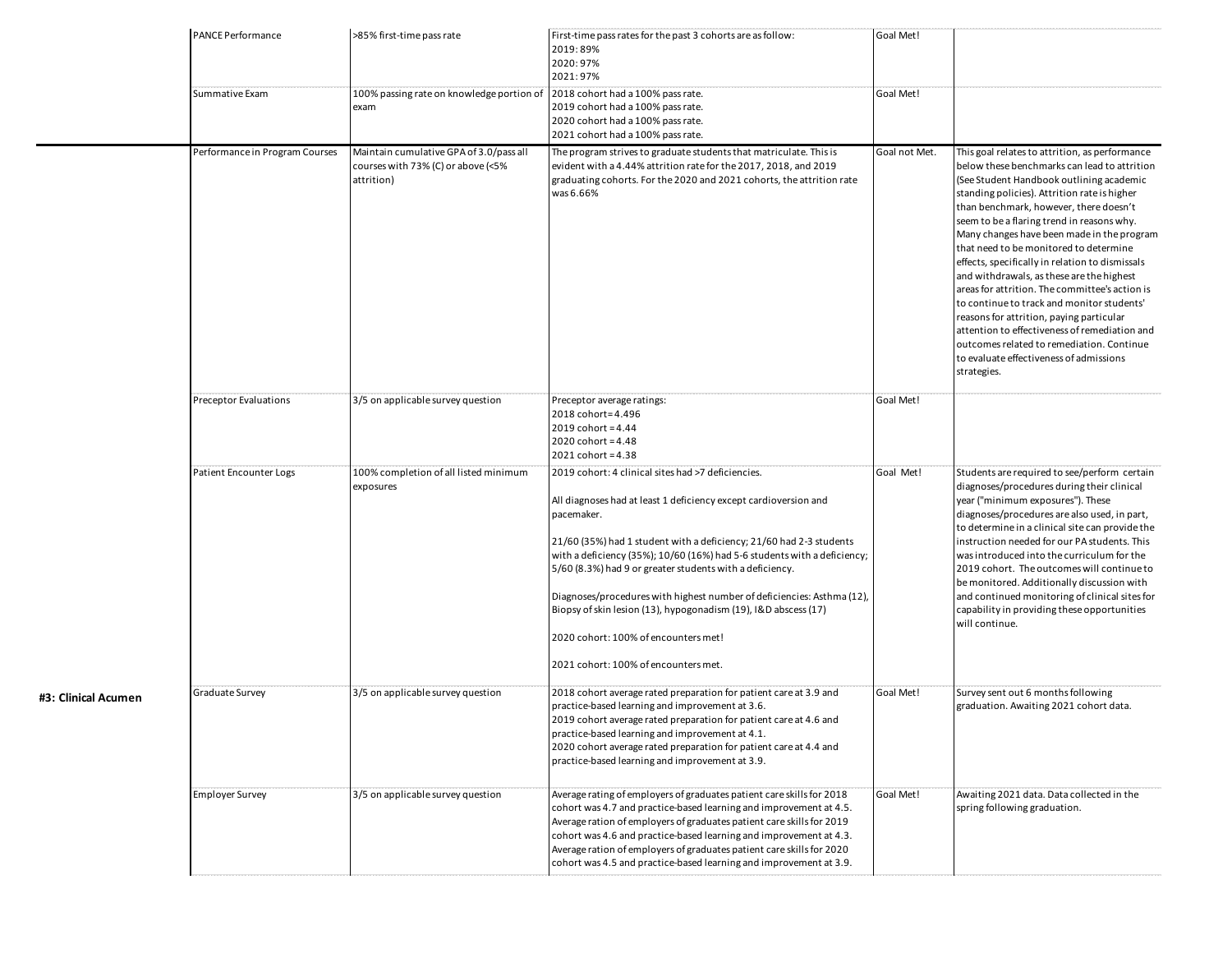| Student Self-Assessment                | 3/5 on applicable survey question                                         | Students at the end of the didactic phase (2020 cohort) rated<br>themselves, on average, at:<br>3.25 for practice based-learning and improvement<br>3.31 for patient care                                                                                                                                                                                                                                                                                                                                                                                | Goal Met!     | This was introduced for the 2019 graduating<br>cohort.                                                                                                  |
|----------------------------------------|---------------------------------------------------------------------------|----------------------------------------------------------------------------------------------------------------------------------------------------------------------------------------------------------------------------------------------------------------------------------------------------------------------------------------------------------------------------------------------------------------------------------------------------------------------------------------------------------------------------------------------------------|---------------|---------------------------------------------------------------------------------------------------------------------------------------------------------|
|                                        |                                                                           | Students at the end of the clinical phase (2019 cohort) rated themselves,<br>on average, at:<br>4.40 for practice-based learning and improvement<br>4.64 for patient care                                                                                                                                                                                                                                                                                                                                                                                |               |                                                                                                                                                         |
|                                        |                                                                           | Students at the end of the didactic phase (2021 cohort) rated<br>themselves, on average, at:<br>3.68 for practice based-learning and improvement<br>3.97 for patient care                                                                                                                                                                                                                                                                                                                                                                                |               |                                                                                                                                                         |
|                                        |                                                                           | Students at the end of the clinical phase (2020 cohort) rated themselves,<br>on average, at:<br>4.04 for practice-based learning and improvement<br>4.31 for patient care                                                                                                                                                                                                                                                                                                                                                                                |               |                                                                                                                                                         |
|                                        |                                                                           | Students at the end of the didactic phase (2022 cohort) rated<br>themselves, on average, at:<br>3.61 for practice based-learning and improvement<br>3.73 for patient care                                                                                                                                                                                                                                                                                                                                                                                |               |                                                                                                                                                         |
|                                        |                                                                           | Students at the end of the clinical phase (2021 cohort) rated themselves,<br>on average, at:                                                                                                                                                                                                                                                                                                                                                                                                                                                             |               |                                                                                                                                                         |
| Student Professionalism<br>Performance | 100% of students with 2 or less<br>professionalism infractions.           | All students met expectations for fall 2018/spring 2019 professionalism<br>evaluations. 7 total incidents reported in 2018/19 academic year with<br>no student incurring a second professionalism infraction. Trends of<br>unprofessional behavior included communication and taking<br>constructive feedback.<br>2019/20 academic year: All students had 2 or less professionalism<br>infractions with no clear trends except for tardiness.<br>2020/21 academic year: All students had 2 or less professionalism<br>infractions, except for 1 student. | Goal not met. | For 2020/21 one students did not meet<br>benchmark. There is no clear trend of<br>professional behavior concerns, overall. Will<br>continue to monitor. |
| Summative Exam                         | 100% student performance on summative<br>professionalism portion of OSCEs | 100% of students passed the professionalism portion of the summative<br>exam for the 2018, 2019, 2020 and 2021 cohorts.                                                                                                                                                                                                                                                                                                                                                                                                                                  | Goal Met!     |                                                                                                                                                         |
| <b>Preceptor Evaluations</b>           | 3/5 on applicable survey question                                         | Preceptors rated our students on professionalism on average at:<br>$2018$ cohort = 4.72<br>$2019$ cohort = 4.80<br>$2020$ cohort = 4.85<br>2021 cohort = 4.85                                                                                                                                                                                                                                                                                                                                                                                            | Goal Met!     |                                                                                                                                                         |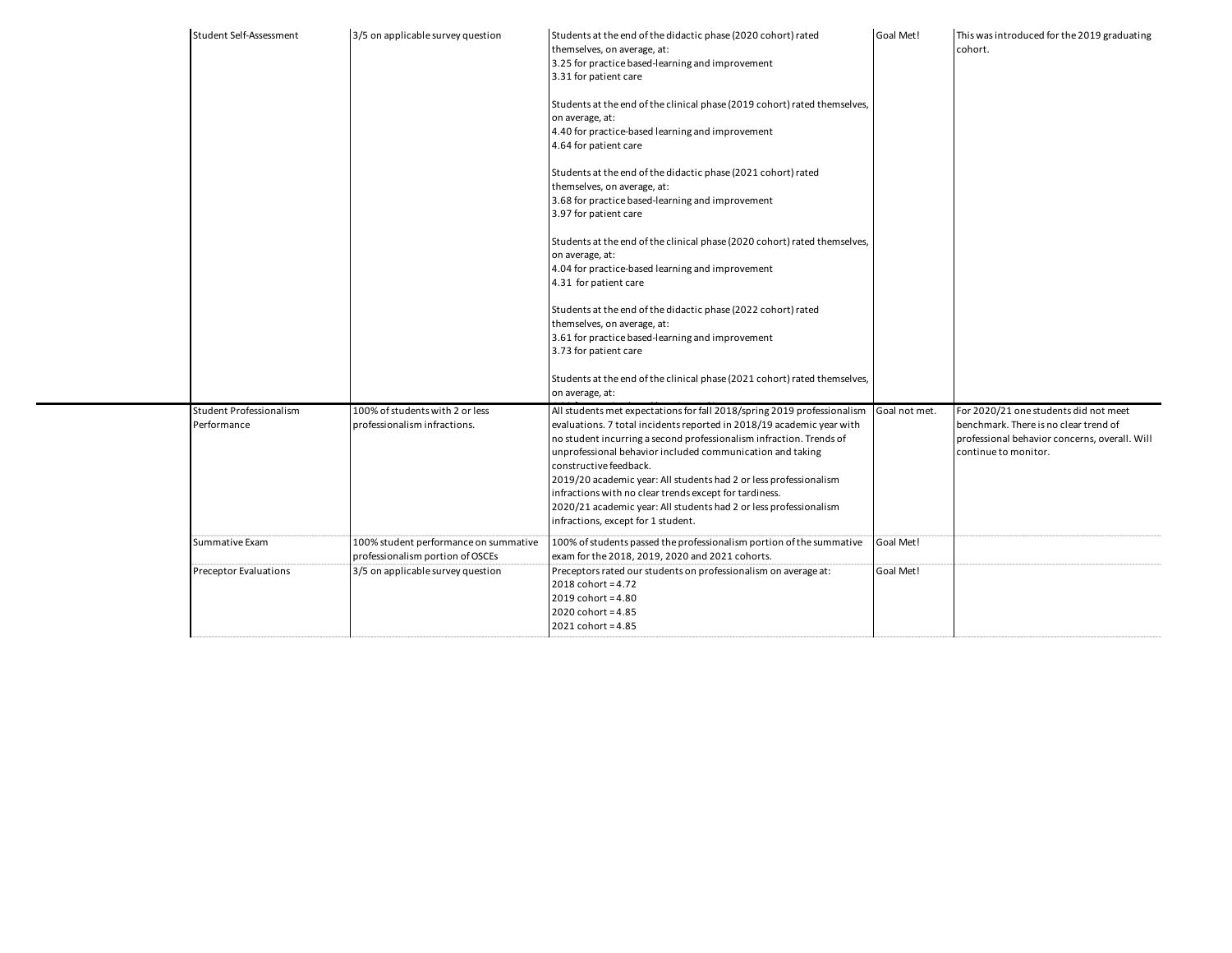| #4. Professionalism | Student Self-Assessment                                           | 3/5 on applicable survey question                 | Students at the end of the didactic phase (2020 cohort) rated<br>themselves, on average, on professionalism at<br>3.90.<br>Students at the end of the clinical phase (2019 cohort) rated themselves,<br>on average, on professionalism at 4.77.<br>Students at the end of the didactic phase (2021 cohort) rated<br>themselves, on average, on professionalism at 4.29.<br>Students at the end of the clinical phase (2020 cohort) rated themselves,<br>on average, on professionalsim at 4.66.<br>Students at the end of the didactic phase (2022cohort) rated themselves,<br>on average, on professionalism at 4.21.<br>Students at the end of the clinical phase (2021 cohort) rated themselves,<br>on average, on professionalsim at 4.68. | Goal Met! | This was introduced in spring of 2019.                                                             |
|---------------------|-------------------------------------------------------------------|---------------------------------------------------|------------------------------------------------------------------------------------------------------------------------------------------------------------------------------------------------------------------------------------------------------------------------------------------------------------------------------------------------------------------------------------------------------------------------------------------------------------------------------------------------------------------------------------------------------------------------------------------------------------------------------------------------------------------------------------------------------------------------------------------------|-----------|----------------------------------------------------------------------------------------------------|
|                     | <b>Employer Survey</b>                                            | 3/5 on applicable survey question                 | Employers rated graduates on professionalism on average at<br>$2017$ cohort = 4.94<br>$2018$ cohort = 4.8<br>$2019$ cohort = 4.7<br>$2020$ cohort = 4.5                                                                                                                                                                                                                                                                                                                                                                                                                                                                                                                                                                                        | Goal Met! | Awaiting 2021 data. Data collected in the<br>spring following graduation.                          |
|                     | <b>Student Community Service</b><br><b>Activity Participation</b> | 100% student participation                        | For 2018, 2019, 2020 and 2021, 100% of our students participated in<br>community service events while enrolled in the program including Matt<br>Talbot Foot Clinics, Project Impact, and Clinic With a Heart                                                                                                                                                                                                                                                                                                                                                                                                                                                                                                                                   | Goal Met! | Note: Some service projects were<br>suspended due to COVID-19 during<br>the 2020/21 academic year. |
|                     | Preceptor Evaluations                                             | 3/5 on applicable survey question                 | Preceptors rated students on average for servanthood: 2018 cohort =<br>4.47<br>2019 cohort = 4.86<br>$2020$ cohort = 4.85<br>2021 cohort = 4.84                                                                                                                                                                                                                                                                                                                                                                                                                                                                                                                                                                                                | Goal Met! |                                                                                                    |
|                     | <b>Employer Survey</b>                                            | 3/5 on applicable survey question                 | Employers rated the 2018/2019 cohorts, on average, at:<br>5.0/4.6 = demonstrating caring and respectful behaviors when<br>interacting with patients and their families<br>4.9/4.7 = showing respect, compassion, and integrity<br>5.0/4.7 = sensitivity and responsiveness to patients' culture, age, gender<br>and disabilities,<br>Employers rated the 2020 cohort, on average, at:<br>4.7 = demonstrating caring and respectful behaviors when interacting<br>with patients and their families<br>4.6 = showing respect, compassion, and integrity<br>4.5 = sensitivity and responsiveness to patients' culture, age, gender and<br>disabilities,                                                                                           | Goal Met! | Awaiting 2021 data. Data collected in the<br>spring following graduation. Scale from 1-5.          |
| #5. Servanthood     | Alumni Survey                                                     | 60% or more of alumni reporting volunteer<br>work | Data recorded on volunteer work is as follows:<br>2014:78%<br>2016:82%<br>2018:87%<br>2020:92%                                                                                                                                                                                                                                                                                                                                                                                                                                                                                                                                                                                                                                                 | Goal Met! | This survey is sent out every two years.                                                           |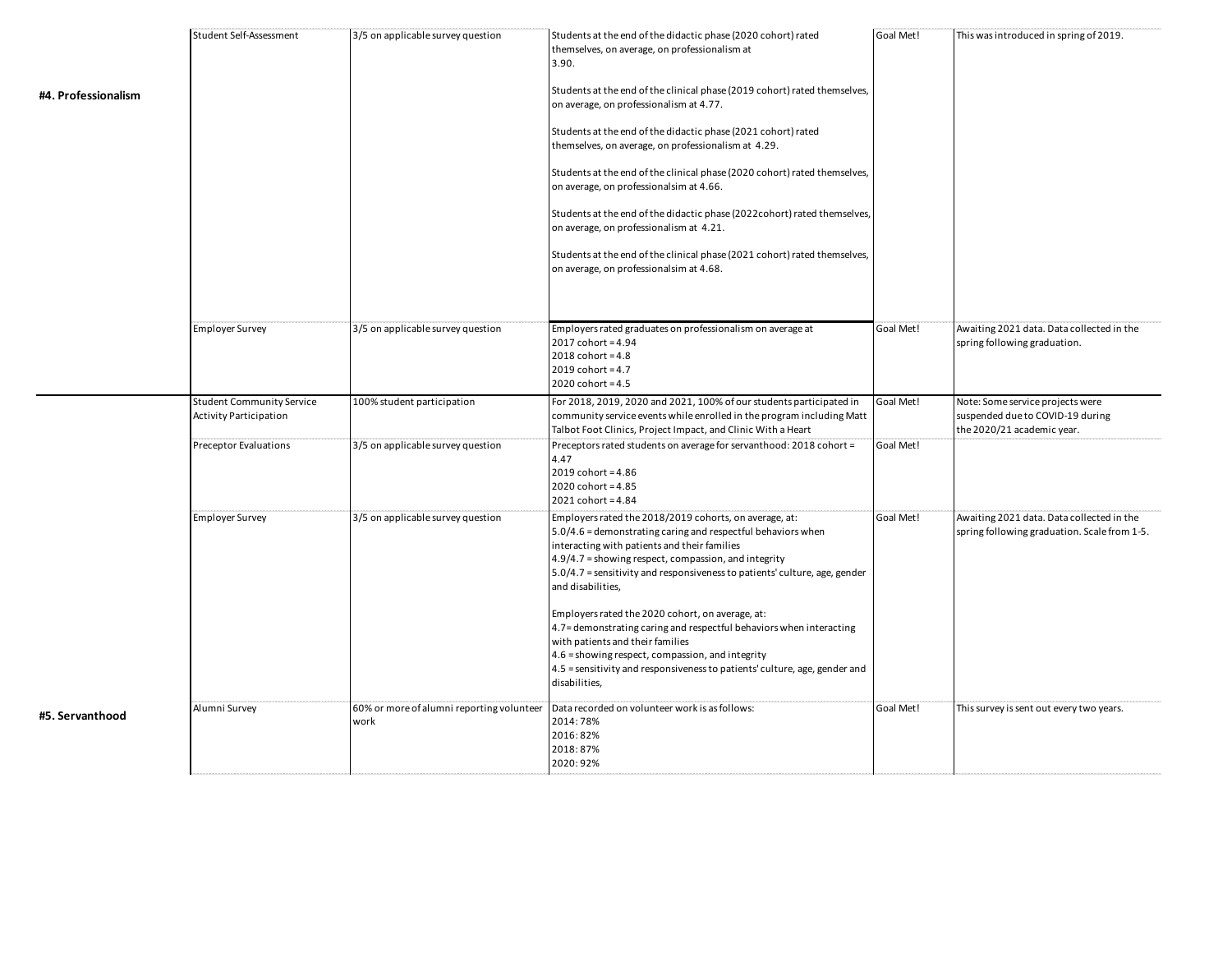| 100% pass rate on patient perspective paper 2019 Cohort: 100% pass rate<br>Goal Met!<br>Summative Exam<br>This was introduced for the 2019 cohort.<br>2020 cohort: 100% pass rate<br>2021 cohort: 100% pass rate<br><b>PANCE Performance</b><br>>85% first-time pass rate<br>First-time pass rates for the past 3 cohorts are as follow:<br>Goal Met!<br>2019:89%<br>2020:97%<br>2021:97%<br><b>Student Attrition</b><br><5% attrition rate<br>The program strives to graduate students that matriculate. This is<br>Goal not Met.<br>This goal relates to attrition, as performance<br>evident with a 4.44% attrition rate for the 2017, 2018, and 2019<br>below these benchmarks can lead to attrition<br>graduating cohorts. For the 2020 and 2021 cohorts, the attrition rate<br>(See Student Handbook outlining academic<br>was 6.66%<br>standing policies). Attrition rate is higher<br>than benchmark, however, there doesn't<br>seem to be a flaring trend in reasons why.<br>Many changes have been made in the program<br>that need to be monitored to determine |  |
|----------------------------------------------------------------------------------------------------------------------------------------------------------------------------------------------------------------------------------------------------------------------------------------------------------------------------------------------------------------------------------------------------------------------------------------------------------------------------------------------------------------------------------------------------------------------------------------------------------------------------------------------------------------------------------------------------------------------------------------------------------------------------------------------------------------------------------------------------------------------------------------------------------------------------------------------------------------------------------------------------------------------------------------------------------------------------|--|
|                                                                                                                                                                                                                                                                                                                                                                                                                                                                                                                                                                                                                                                                                                                                                                                                                                                                                                                                                                                                                                                                            |  |
|                                                                                                                                                                                                                                                                                                                                                                                                                                                                                                                                                                                                                                                                                                                                                                                                                                                                                                                                                                                                                                                                            |  |
| effects, specifically in relation to dismissals<br>and withdrawals, as these are the highest<br>areas for attrition. The committee's action is<br>to continue to track and monitor students'<br>reasons for attrition, paying particular<br>attention to effectiveness of remediation and<br>outcomes related to remediation. Continue<br>#6. Quality<br>to evaluate effectiveness of admissions<br>strategies.                                                                                                                                                                                                                                                                                                                                                                                                                                                                                                                                                                                                                                                            |  |
| Goal Met!<br><b>Student Surveys</b><br>3/5 on applicable survey question<br>Students consistently rate the program above the 3.0 benchmark in<br>(End of Program Survey)<br>response to "overall satisfaction with the program." The past three years<br>results are as follow:<br>2019:4.07<br>2020:4.31<br>2021:4.59                                                                                                                                                                                                                                                                                                                                                                                                                                                                                                                                                                                                                                                                                                                                                     |  |
| <b>Employer Survey</b><br>3/5 on applicable survey question<br>On the questions: Advocates for quality patient care, employers, on<br>Goal Met!<br>Awaiting 2021 data. Data collected in the<br>spring following graduation.<br>average, rated<br>2018 cohort: 4.7<br>2019 cohort: 4.1<br>2020 cohort: 3.9                                                                                                                                                                                                                                                                                                                                                                                                                                                                                                                                                                                                                                                                                                                                                                 |  |
| Goal Met!<br>Institutional Support<br>Budget at or above national median for<br>Union College PA Program's Revenue to Expenditure Ratio is >50% and<br>National data is based upon published data by<br>the PAEA.*<br>private institutions.<br>falls above the national median for private institutions.                                                                                                                                                                                                                                                                                                                                                                                                                                                                                                                                                                                                                                                                                                                                                                   |  |
| >50th percentile for 3-cohort PA schools<br>Union College PA Program student to faculty ratio is 12:1 currently,<br>Goal Met!<br>National data is based upon published data by<br>Student to Faculty Ratio<br>the PAEA. **<br>compared to national P50 (FTE calculation) of 12.5:1.<br>nationally<br>CASPA Applicant Pool Data<br>at least 13% or higher applicants with<br>2019/20 application cycle: 17.34% from diverse backgrounds<br>Compared past Union College PA program<br>Goal Met!<br>#7. Diversity<br>diverse backgrounds within pool<br>2020/21 application cycle: 19.5% from diverse backgrounds<br>data and Nebraska Census data.                                                                                                                                                                                                                                                                                                                                                                                                                           |  |